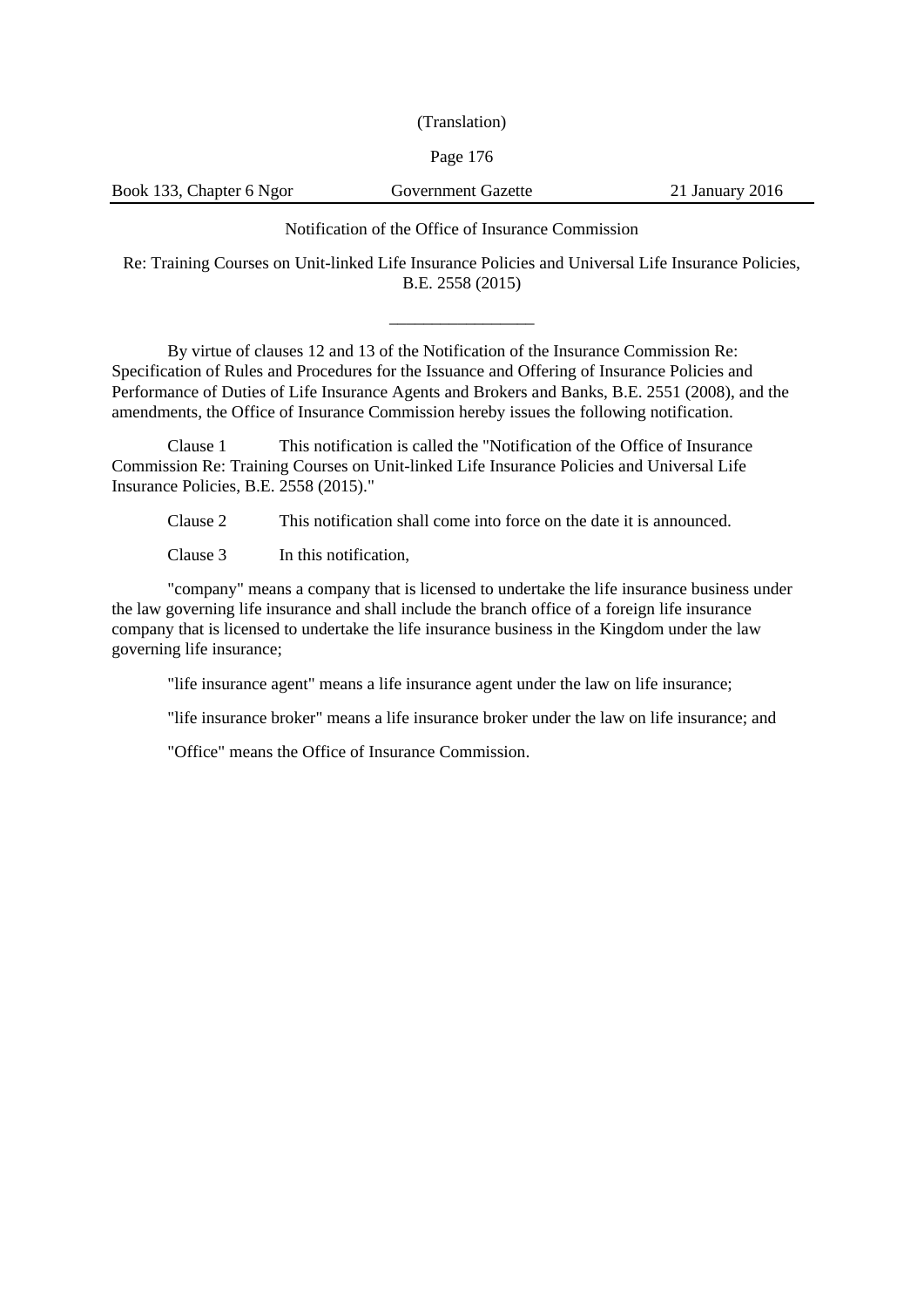# Chapter 1

## Training Courses

## Part 1

# Training Courses for Life Insurance Agents or Brokers for the Application for Registering as an Offeror of Unit-linked Life Insurance Policies

Clause 4 Life insurance agents or brokers applying to register as an offeror of unitlinked life insurance policies must pass the following training courses:

(1) general knowledge about mutual funds and investment units for at least one and a half hours, with the contents thereof at least covering the following topics:

- (a) knowledge about securities;
- (b) types of mutual funds;
- (c) benefits of mutual funds;
- (d) returns and risks of mutual funds;
- (e) comparison of operating results of mutual funds; and
- (f) principles for recommending mutual funds that meet the risks of customers.

(2) knowledge about unit-linked life insurance policies for at least three hours, with the contents thereof at least covering the following topics:

(a) development, form and characteristics of coverage of different types of life insurance policies;

(b) structure and elements of insurance premium under basic life insurance policies, unit-linked life insurance policies, and universal life insurance policies;

(c) differences of basic life insurance policies, unit-linked life insurance policies, and universal life insurance policies;

(d) importance of and benefits from buying unit-linked life insurance policies;

(e) structure of unit-linked life insurance policies, vocabulary or definitions relevant thereto;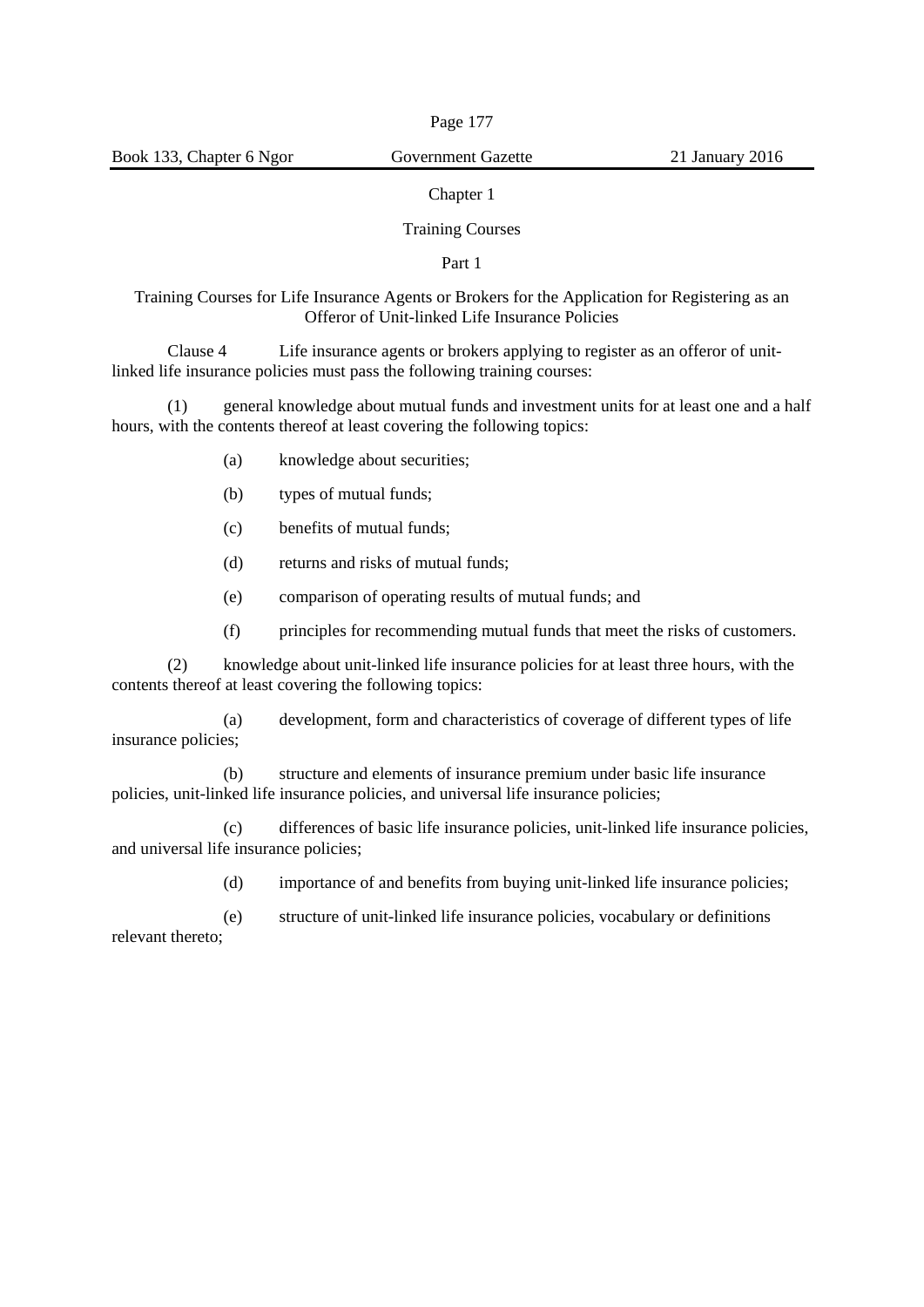(f) form of coverage and payment of benefits of unit-linked life insurance

policies; and

funds.

(g) calculation of benefits under conditions specified in unit-linked life insurance policies, together with the principles and reasons for the calculation of the aforementioned benefits.

(3) knowledge about laws on insurance for at least one and a half hours, with the contents thereof at least covering the following topics:

(a) laws on life insurance with respect to life insurance agents and brokers; and

(b) performance of duties under the law on life insurance of life insurance agents and brokers.

#### Part 2

## Training Courses for Life Insurance Agents or Brokers for the Application for Registering as an Offeror of Universal Life Insurance Policies

Clause 5 Life insurance agents or brokers applying to register as an offeror of universal life insurance policies must pass the following training courses:

(1) general knowledge about investment for at least one and a half hours, with the contents thereof at least covering the following topics:

(a) knowledge about financial markets and investment in various types of financial instruments;

(b) returns and risks of investment in financial instruments; and

(c) knowledge about mutual funds and comparison of operating results of mutual

(2) knowledge in relation to universal life insurance policies for at least three hours, with the contents thereof at least covering the following topics:

(a) development, formats and characteristics of coverage of different types of life insurance policies;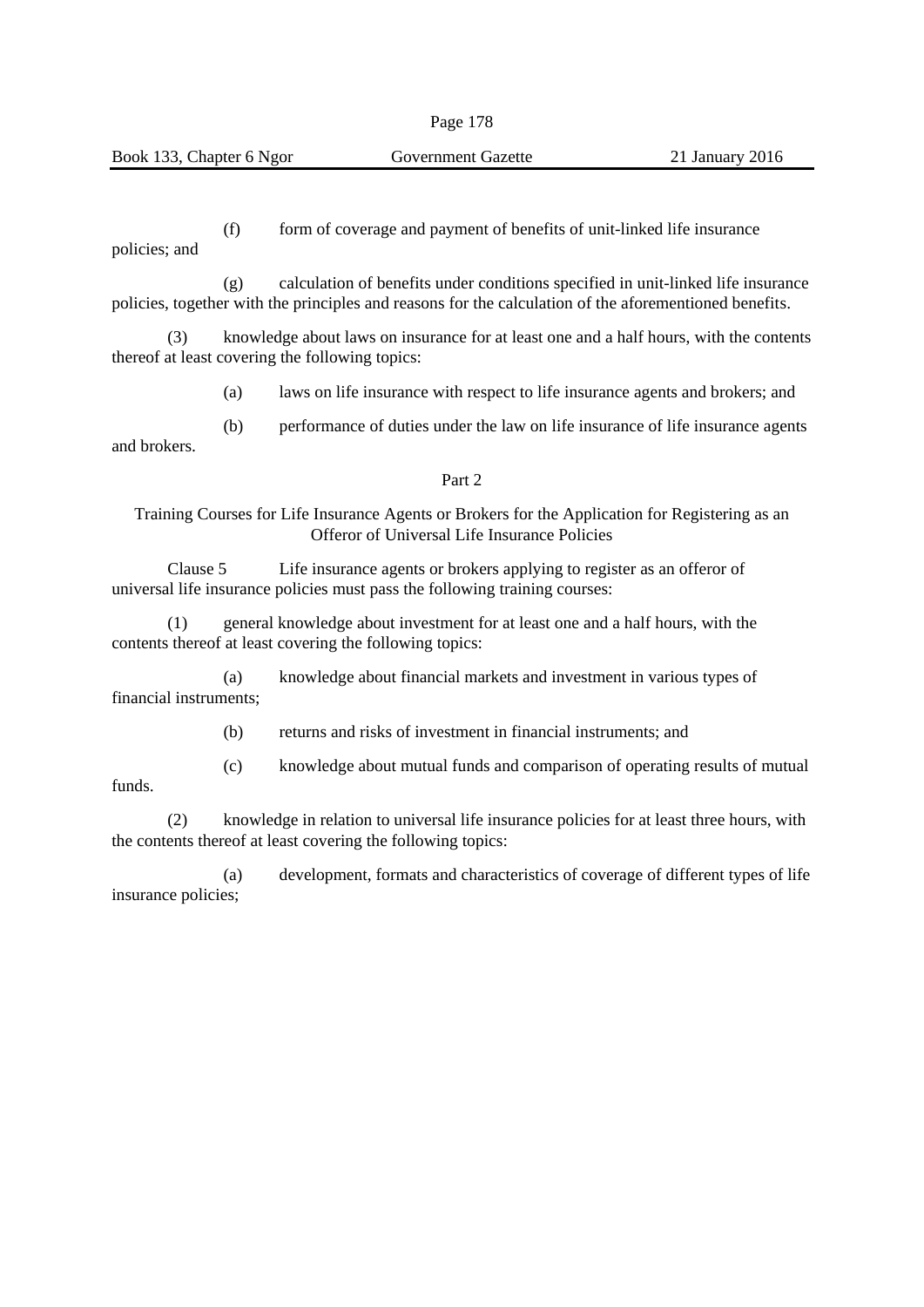| яσ | $\mathbf{\Omega}$<br>-7 |
|----|-------------------------|
|----|-------------------------|

|  | Book 133. Chapter 6 Ngor |  |  |
|--|--------------------------|--|--|

b) structure and elements of insurance premium under basic life insurance policies, unit-linked life insurance policies, and universal life insurance policies;

(c) differences of basic life insurance policies, unit-linked life insurance policies, and universal life insurance policies;

(d) importance of and benefits from buying universal life insurance policies;

(e) structure of universal life insurance policies, vocabulary or definitions relevant thereto;

(f) form of coverage and payment of benefits of universal life insurance policies;

and

(g) calculation of benefits under conditions specified in universal life insurance policies, together with the principles and reasons for the calculation of the aforementioned benefits.

(3) knowledge about laws on insurance for at least one and a half hours, with the contents thereof at least covering the following topics:

(a) laws on life insurance with respect to life insurance agents and brokers; and

(b) performing of duties under the law on life insurance of life insurance agents and brokers.

### Part 2

Training Organizers and Application for Approval to be Training Organizers

Clause 6 Training on courses under clause 4 or clause 5 may be organized by the Office or only the company which have received approval for their format and wording of unit-linked life insurance policies or universal life insurance policies and premium rates under those life insurance policies, as the case may be, from the Registrar, unless they are institutions or organizations approved by the Office.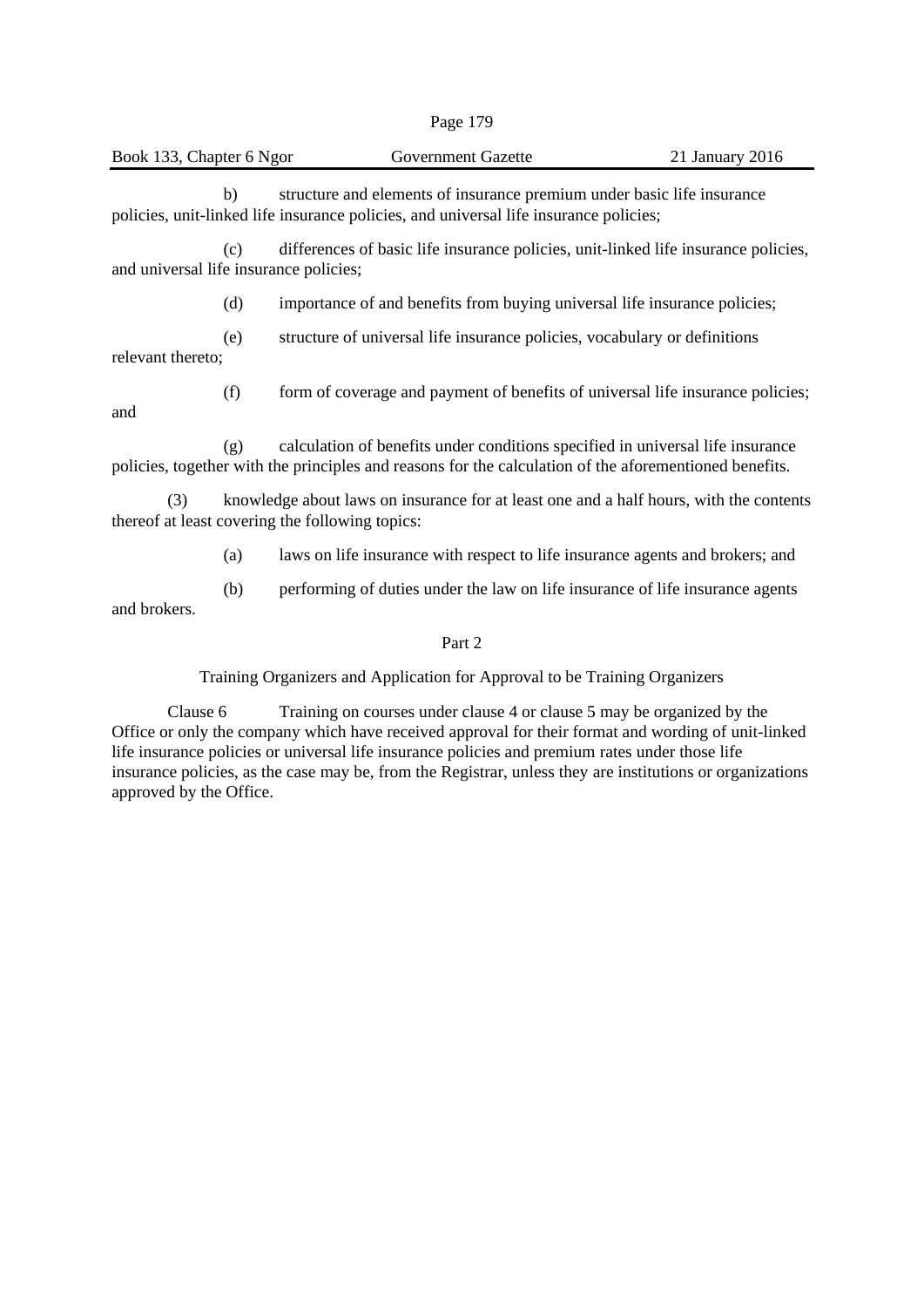| Book 133, Chapter 6 Ngor | Government Gazette | 21 January 2016 |
|--------------------------|--------------------|-----------------|
|                          |                    |                 |

Page 180

Clause 7 Company wishing to organize training courses under clause 4 or clause 5, as the case may be, must submit an application for approval to the Office and submit their annual training plan and details of training courses to the Office for approval no less than 30 days before the date of training. In granting approval, the Office may also specify conditions.

If the Office did not send a letter of objection to the company within 15 business days from the date of receipt of all aforementioned documents by the Office, it shall be deemed that the Office has granted approval to the company for organizing training courses under clause 4 or clause 5, as the case may be.

Clause 8 Institution or organization wishing to organize training courses under clause 4 or clause 5, as the case may be, must submit an application for approval to be training organizer to the Office and prepare and submit the training plan for the year in which approval is applied for and details of training courses to the Office for consideration no less than 30 days before the date of training. The aforementioned institutions or organizations may not organize training courses hereunder before approval is granted by the Office and in granting approval, the Office may also specify conditions.

The institutions or organizations under the first paragraph shall possess the following qualifications:

(1) being institutions or organizations established with the clear registered business objective of providing insurance training for the development of the insurance business and insurance profession and having operated in the development of personnel in the insurance business continuously for no less than four years;

(2) having sufficient trainers with qualifications under this notification;

(3) having evidence-based data showing that the training courses and seminars on the insurance business and development of insurance personnel that were previously held meet the standards accepted by the relevant insurance business sector, academic institutions or professional associations; and

(4) having an appropriate training venue.

For training organized in the year following the year in which approval is granted, the institutions or organizations under the first paragraph must submit an application for approval to the Office and submit their annual training plan and details of training courses to the Office for approval no less than 30 days before the date of training. In granting approval, the Office may also specify conditions.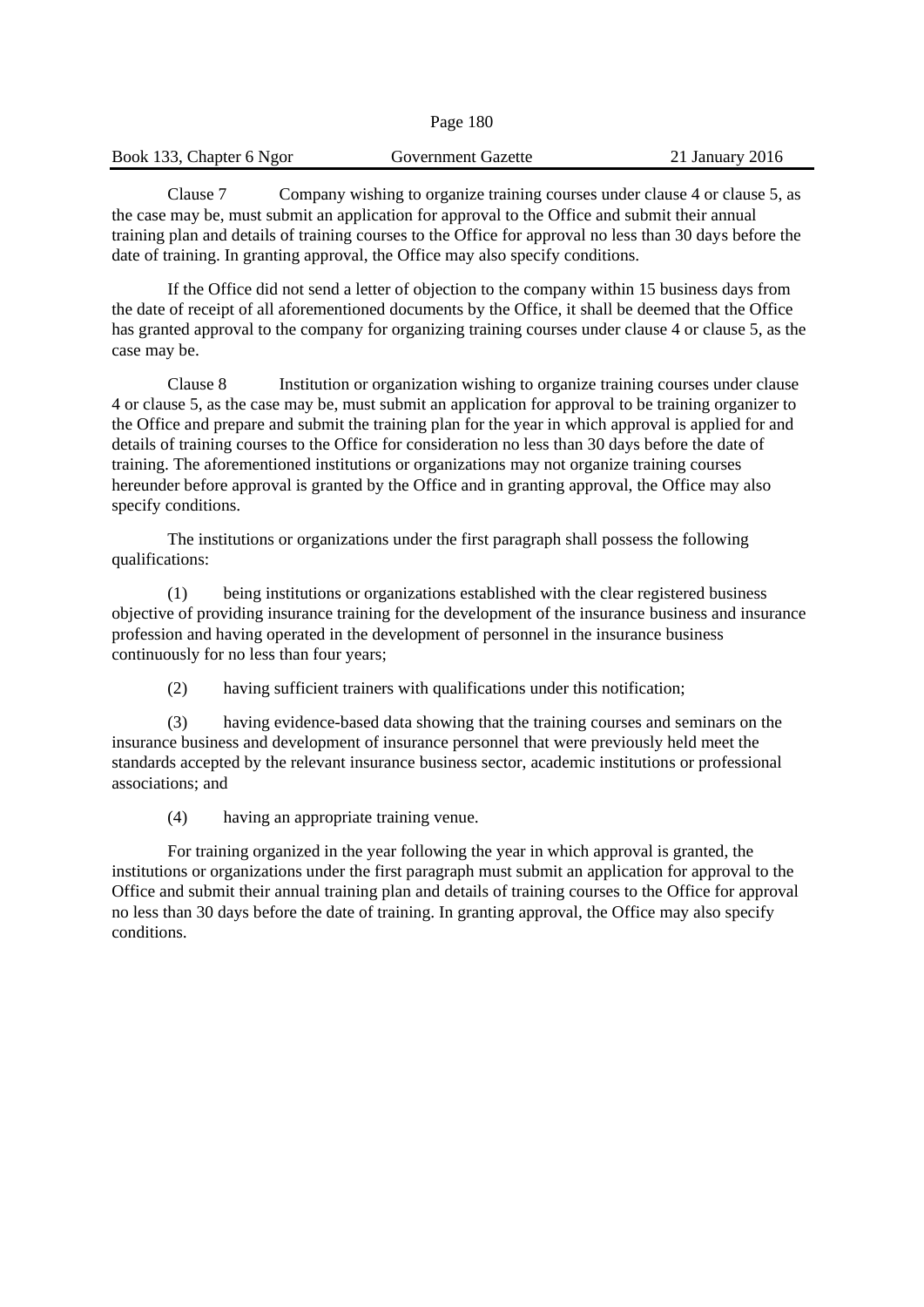|                          | -------            |                     |
|--------------------------|--------------------|---------------------|
| Book 133, Chapter 6 Ngor | Government Gazette | $21$ January $2016$ |
|                          |                    |                     |

Page 181

If the Office did not send a letter of objection to the aforementioned institution or organization within 15 business days from the date of receipt of all aforementioned documents by the Office, it shall be deemed that the Office has granted approval for the annual training for that year.

Clause 9 If the company, institution or organization granted approval by the Office hereunder amend, update or change their annual training plan or details of courses, they must submit the same to the Office for consideration before the date of the amended, updated or changed training no less than 30 days before the date the amended, updated or changed training is held. If the Office did not send a letter of objection to the training agencies within 15 business days from the date of receipt of all aforementioned documents by the Office, it shall be deemed that the Office has granted approval.

Clause 10 Training organized without approval from the Office hereunder shall not be deemed as training hereunder.

#### Chapter 3

## Training

Clause 11 In organizing training, company, institution or organization must comply with the following procedures:

(1) announce the schedule for receiving applicants for training in a disclosed place, via public relations media, or on websites of the training company, institution, or organization;

(2) receive applicants for training by requiring them to complete an application, specify the course, and attach a copy of their life insurance agent or broker license, as the case may be, and a copy of their citizen identification card;

(3) announce the list of life insurance agents or brokers eligible for training in a disclosed place or on the websites of the training company, institution or organization at least three days before the date of training;

(4) submit information on all applicants for training at least one day before the training and information on all persons who passed training within seven days from the end of training, to the Office via the virtual private network (VPN) in accordance with the form specified by the Office;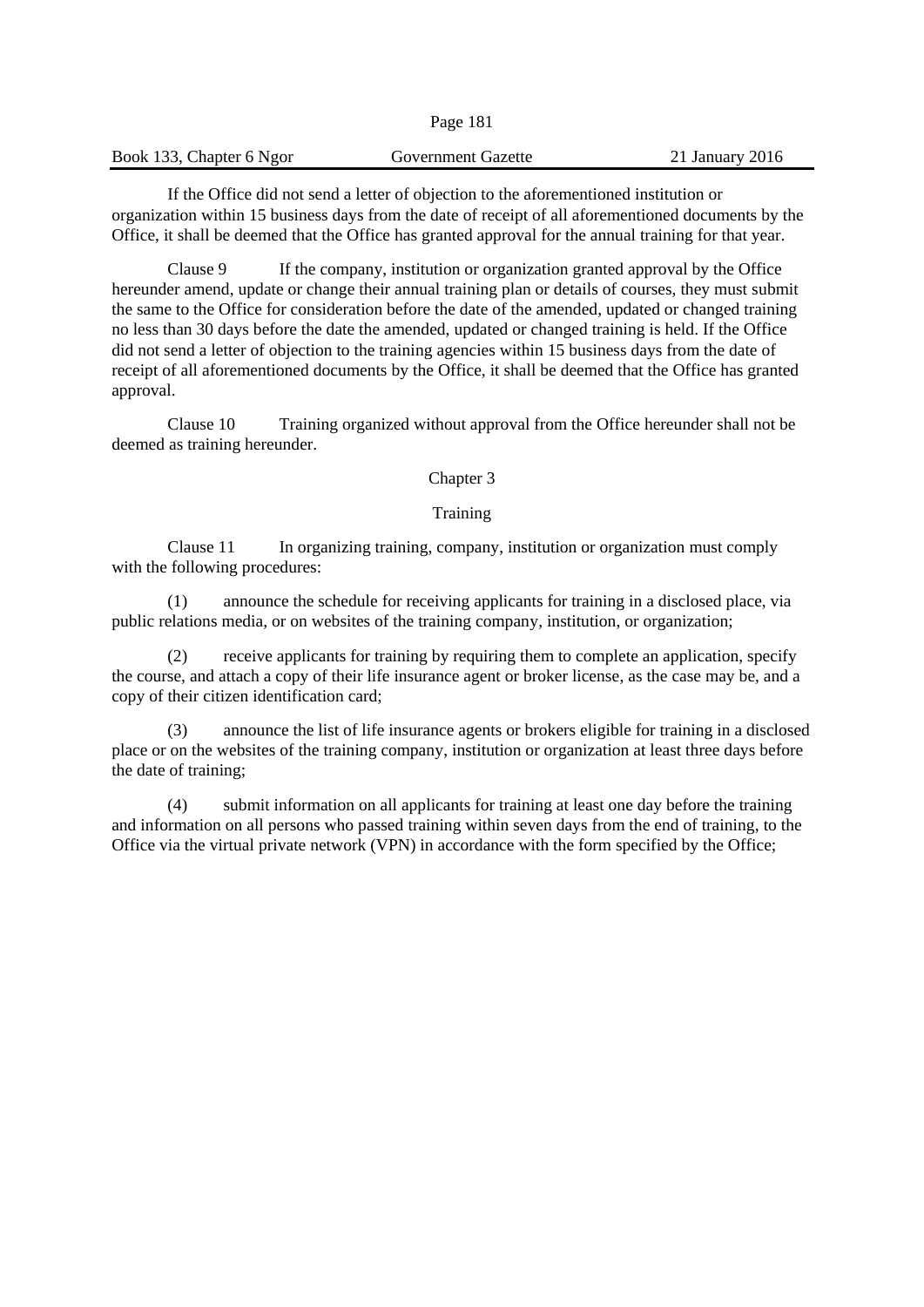| Page | 1<br>82 |
|------|---------|
|------|---------|

| Book 133, Chapter 6 Ngor | <b>Government Gazette</b> | 21 January 2016 |
|--------------------------|---------------------------|-----------------|
|                          |                           |                 |

(5) the training company, institution or organization shall provide training in accordance with the courses under clause 4 or clause 5 approved by the Office, as the case may be, and shall ensure that trainees will attend training on the date, at the time and venue as specified, by requiring them to personally sign in for training on the registration form twice a day, the first time for the morning training session and the second time for the afternoon training session. If there is any trainee who comes in 30 minutes later than the scheduled time, that trainee shall not be entitled to enter the training room;

(6) trainers must be the trainers approved by the Office as per the list of names and training topics specified in the annual training plan;

(7) provide training supporting documents approved by the Office to trainees;

(8) ensure that trainees complete a training assessment form at the end of the training courses; and

(9) if the training company, institution or organization accept applicant for training as specified in the training plan approved by the Office and subsequently cancel or postpone the training, the training company, institution or organization must procure other training company, institution or organization approved by the Office to organize training for the applicants and notify the Office of the change at the first available opportunity;

Clause (12) The trainers of company, institution or organizer who are speakers or trainers in the courses on knowledge for life insurance agents or brokers for the purpose of applying to register as offerors of unit-linked life insurance policies hereunder must possess work experience and experience relevant to the courses for which they are speakers and shall possess at least the following qualifications:

(1) With respect to unit-linked life insurance products:

(a) having obtained a bachelor's degree and having no less than 10 years of work experience in the life insurance business;

(b) having experience of giving lectures on insurance no less than 25 hours; and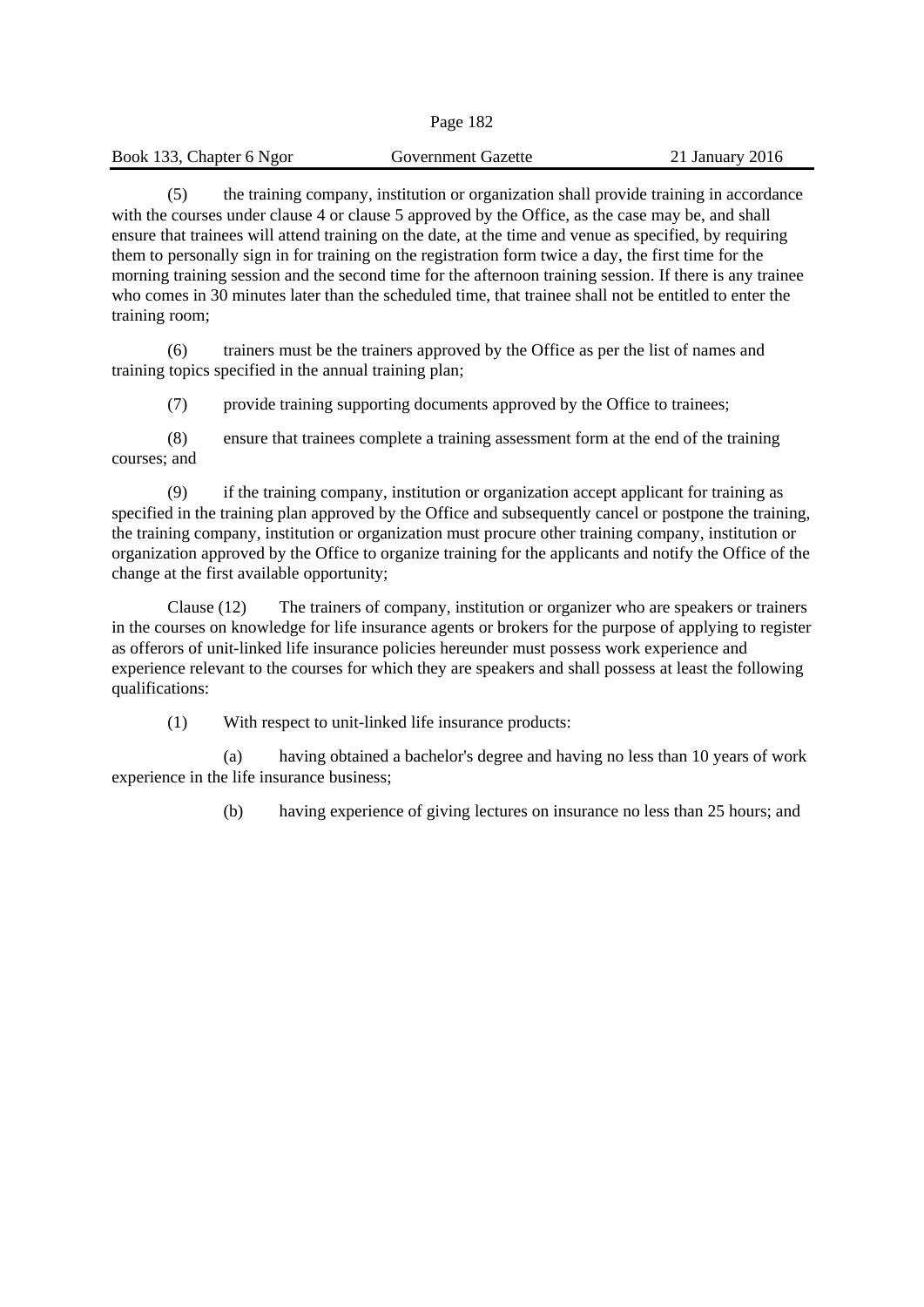(c) having work experience in relation to unit-linked life insurance policies of no less than three years.

(2) With respect to laws:

(a) having obtained a bachelor's degree in law or having work experience in the insurance business of no less than 10 years;

(b) having experience of giving lectures on insurance laws of no less than 25 hours; and

(c) having work experience in relation to insurance laws of no less than three

years.

(3) With respect to investment:

(a) having obtained a bachelor's degree and having work experience in the asset management business of no less than 10 years;

(b) having experience of giving lectures on asset management of no less than 25 hours; and

(c) having obtained approval for performing duties as a capital market investment analyst or a securities investment analyst under the law on securities and exchange.

Clause 13 The trainers of company, institution or organizer who are speakers or trainers in the courses on knowledge for life insurance agents or brokers for the purpose of applying to register as offerors of universal life insurance policies hereunder must possess work experience and experience relevant to the courses for which they are speakers and shall possess at least the following qualifications:

(1) With respect to universal life insurance products:

(a) having obtained a bachelor's degree and having no less than 10 years of work experience in the life insurance business;

(b) having experience of giving lectures on insurance no less than 25 hours; and

(c) having work experience in relation to universal life insurance policies of no less than three years.

(2) With respect to laws: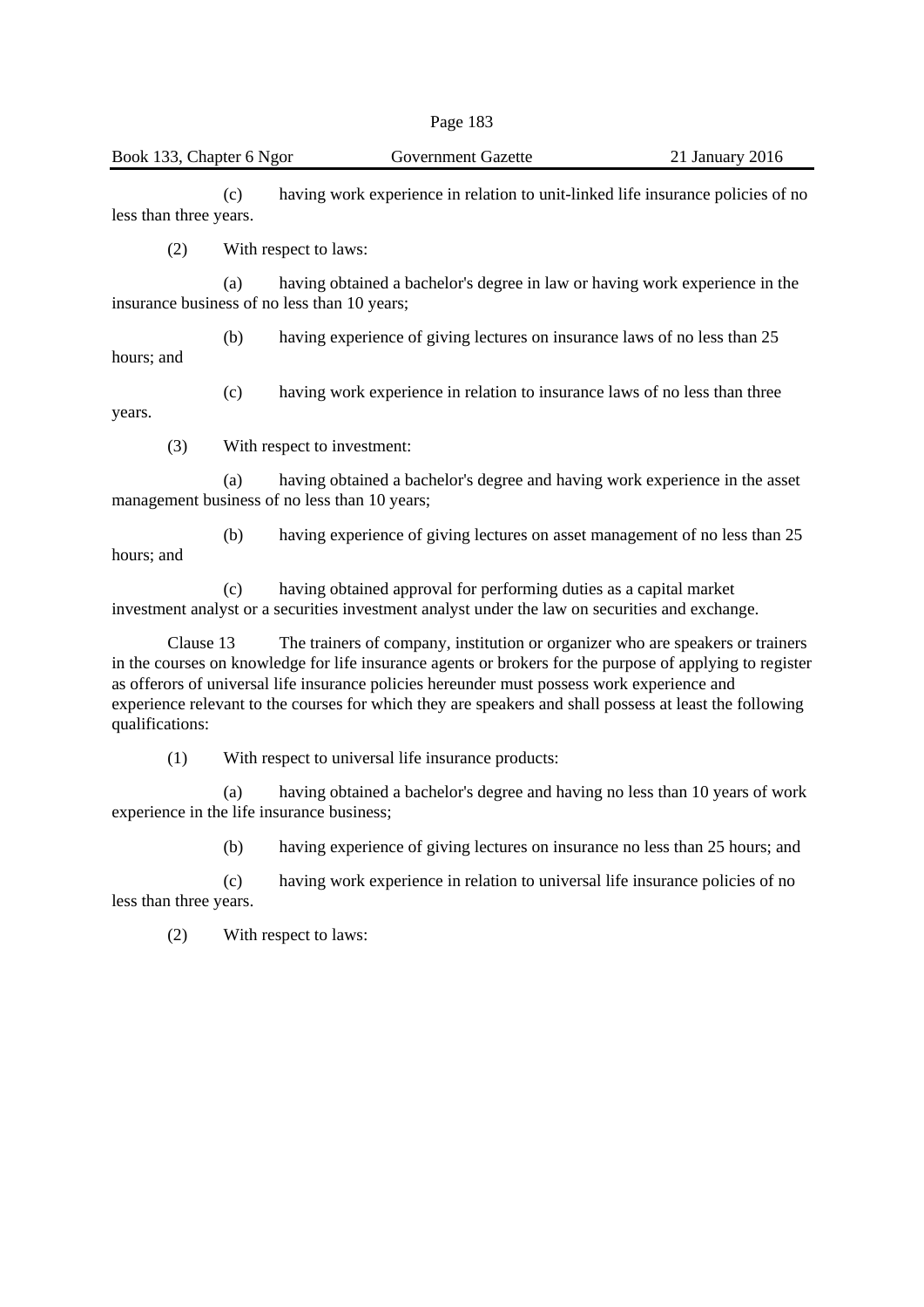| Page 184 |  |
|----------|--|
|----------|--|

(a) having obtained a bachelor's degree in law or having work experience in the insurance business of no less than 10 years;

(b) having experience of giving lectures on insurance laws of no less than 25 hours; and

(c) having work experience in relation to insurance laws of no less than three

years.

(3) With respect to investment:

(a) having obtained a bachelor's degree and having work experience in investment of no less than 10 years; and

(b) having experience of giving lectures on investment of no less than 25 hours.

Clause 14 The company, institution or organization approved by the Office hereunder shall keep evidence of applications for training, training held, applicant information and training evaluation forms, and a summary of results of the evaluation of training within the previous two years to be presented to the Office upon request by the Office.

Clause 15 The company, institution or organization approved by the Office hereunder shall issue a certificate of training in the forms as attached to this notification, to the life insurance agents or life insurance brokers who passed training courses in order for them to present it to the Office for the purpose of applying to register as offerors of unit-linked life insurance policies or offerors of universal life insurance policies, as the case may be.

Chapter 4

The Counting of Hours for the Purpose of Applying to Renew Life Insurance Agent or Broker Licenses

Clause 16 Life insurance agent or broker who passed training in accordance with the courses specified in this notification who wish to apply for life insurance agent or broker license renewal for the fourth time or more may count the aforementioned training as hours of training under clause 7 of the Notification of the Office of Insurance Commission Re: Specification of Courses and Methods for Training on Life Insurance for Applicants for Insurance Agent and Broker License Issuance or Renewal, B.E. 2556 (2013), as follows: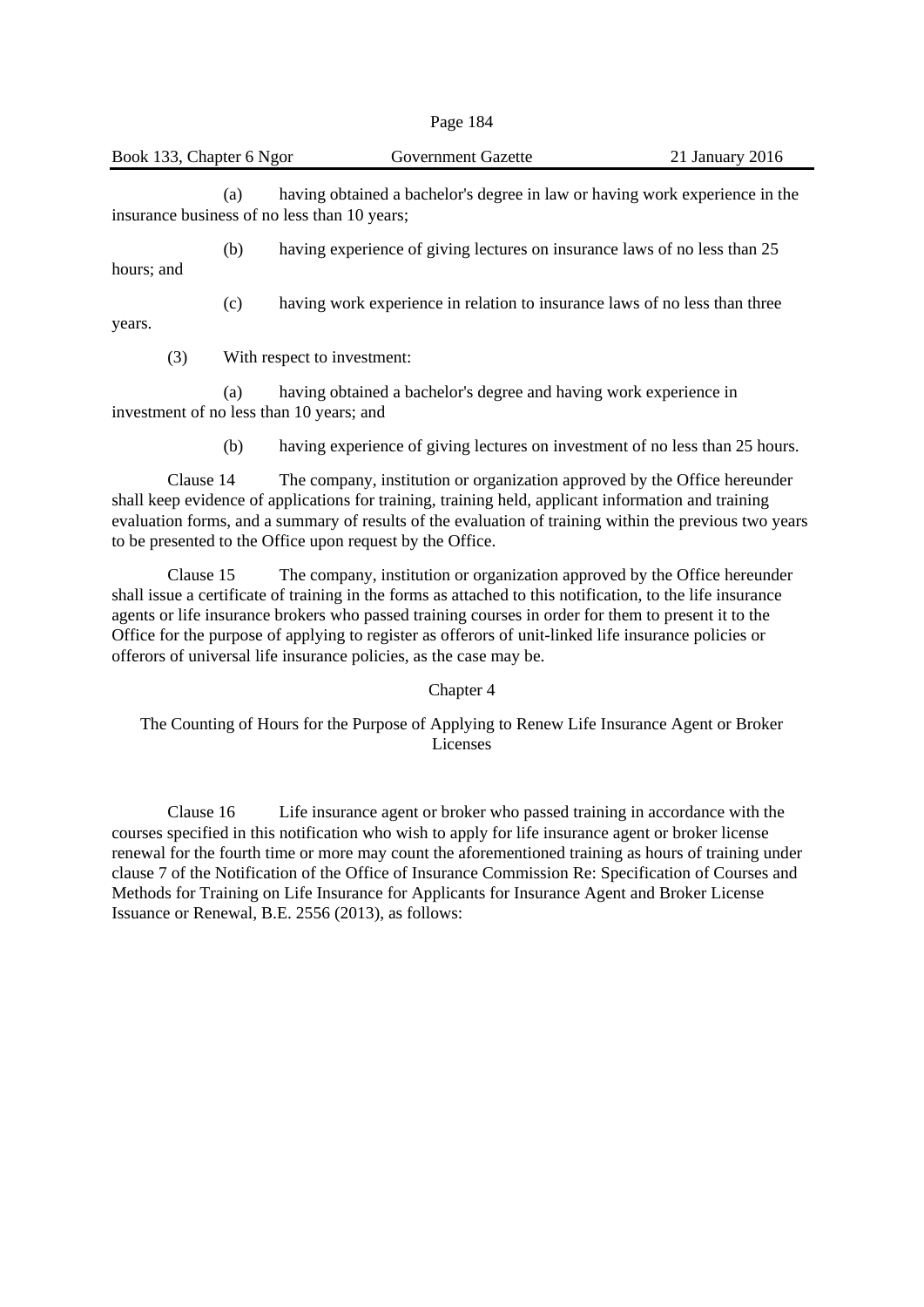| Book 133, Chapter 6 Ngor | <b>Government Gazette</b> | 21 January 2016 |
|--------------------------|---------------------------|-----------------|
|                          |                           |                 |

Page 185

(1) no more than six hours of the training course on knowledge for life insurance agent or broker for the purpose of applying to register as offerors of unit-linked life insurance policies may be counted; and

(2) no more than six hours of the training course on knowledge for life insurance agent or broker for the purpose of applying to register as offerors of universal life insurance policies may be counted.

The hours of training under (1) and (2) of the first paragraph may be combined and counted as hours of training at the same time and the aforementioned counting of training hours may be used only once and applicant must complete training under specified courses no more than five years before the date of applying to renew their life insurance agent or broker license.

Clause 17 For the trainers under this notification wishing to apply for life insurance agent or broker license renewal for the fourth time or more, the number of hours of training under the Notification of the Office of Insurance Commission Re: Specification of Courses and Methods for Training on Life Insurance for Applicants for Insurance Agent and Broker License Issuance or Renewal, B.E. 2556 (2013) shall be reduced to 15 hours in the case of life insurance agent and 25 hours in the case of life insurance broker, provided that they must also be trainers under this notification within five years before applying to renew their life insurance agent or broker license.

Chapter 5

Inspection, Training Suspension Order Issuance and Revocation of Approval

Clause 18 Company, institution or organization granted approval by the Office under this notification must allow the Office to inspect training held in accordance with this notification. With respect to the Office's inspection, the company, institution or organization must provide facilitation as appropriate.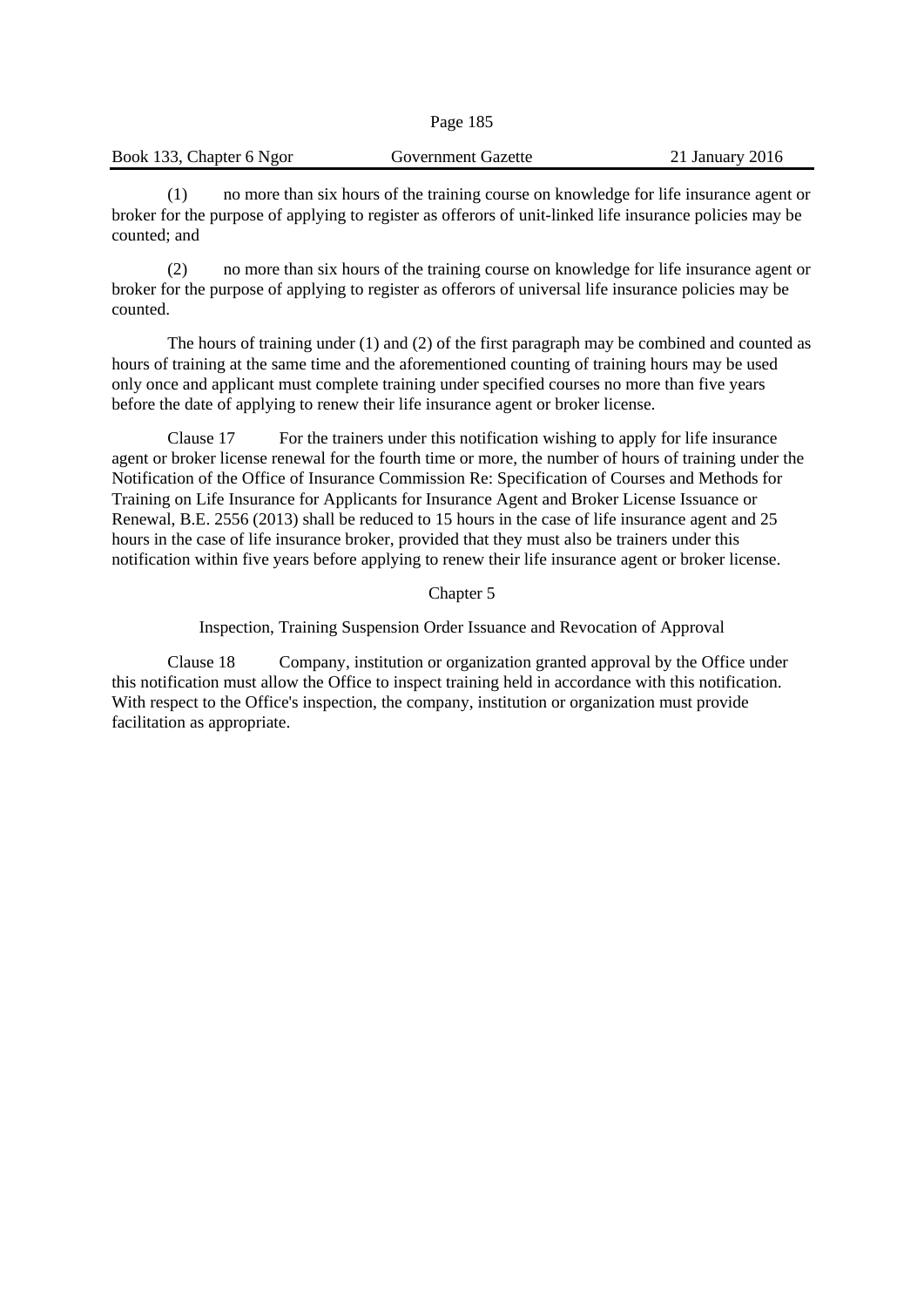| Book 133, Chapter 6 Ngor | Government Gazette | 21 January 2016 |
|--------------------------|--------------------|-----------------|
|--------------------------|--------------------|-----------------|

Clause 19 The Office is empowered to order the suspension of training held by the company, institution or organization approved by the Office hereunder for a period specified by the Office or to revoke the approval granted hereunder if it appears to the Office that they:

(1) violate or fail to comply with this notification;

(2) violate or fail to comply with conditions for the granting of approval under clause 7 or clause 8; or

(3) illegally issue certificates of training.

Consideration of giving orders under the first paragraph by the Office shall be based on the circumstances and their severity.

Promulgated on 30 October B.E. 2558 (2015).

Pravej Ongartsittigul

Secretary-General

Insurance Commission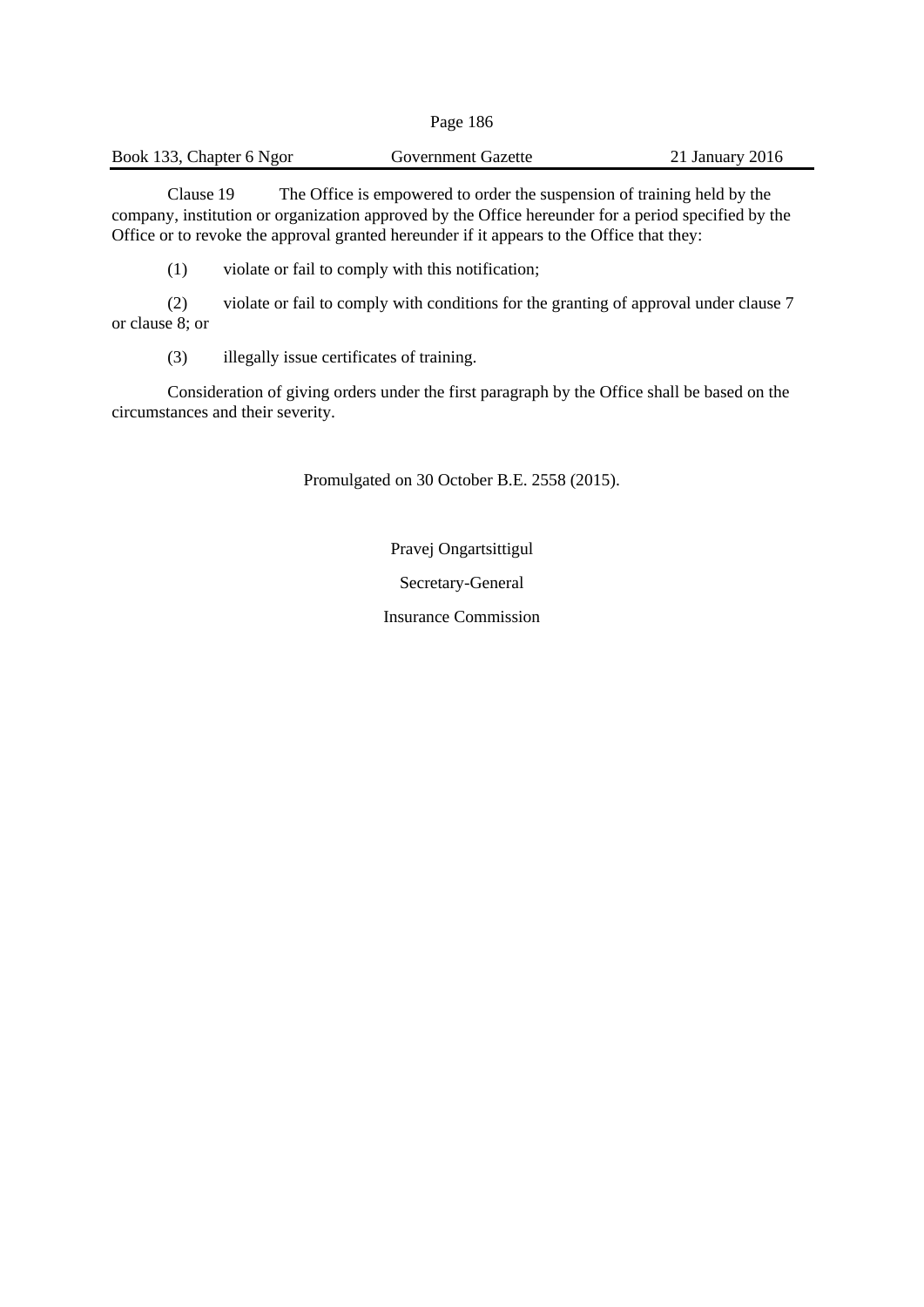This certificate is issued to evidence that

Mr./Mrs./Miss .............................................

has passed the life insurance agent training program for the application to register as an offeror of unit-linked life insurance policies (six hours of training on technical and business knowledge).

| Agency's authorized signatory |  |  |
|-------------------------------|--|--|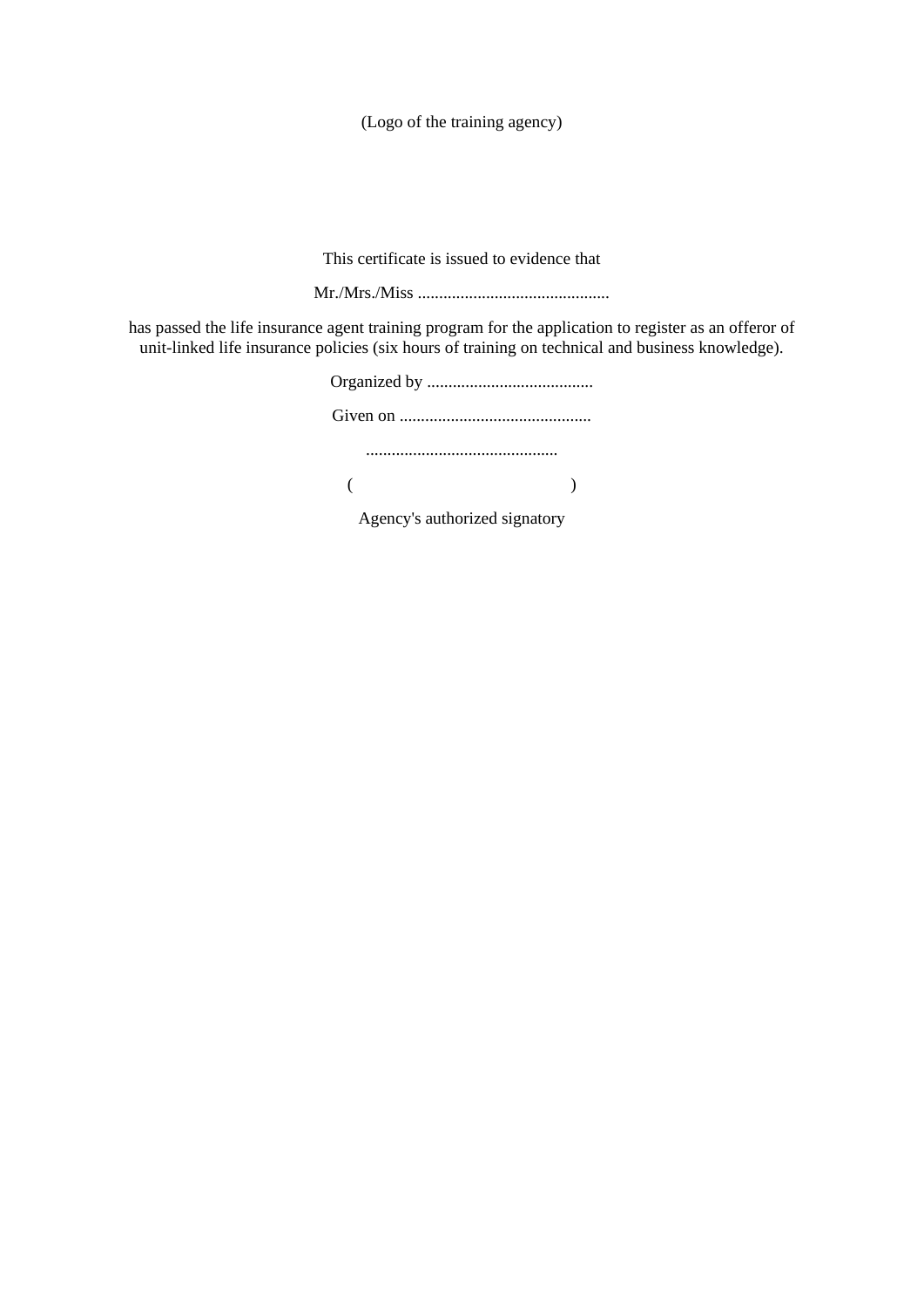This certificate is issued to evidence that

Mr./Mrs./Miss .............................................

has passed the life insurance broker training program for the application to register as an offeror of unit-linked life insurance policies (six hours of training on technical and business knowledge).

> Organized by ....................................... Given on ............................................. .............................................  $($  )

Agency's authorized signatory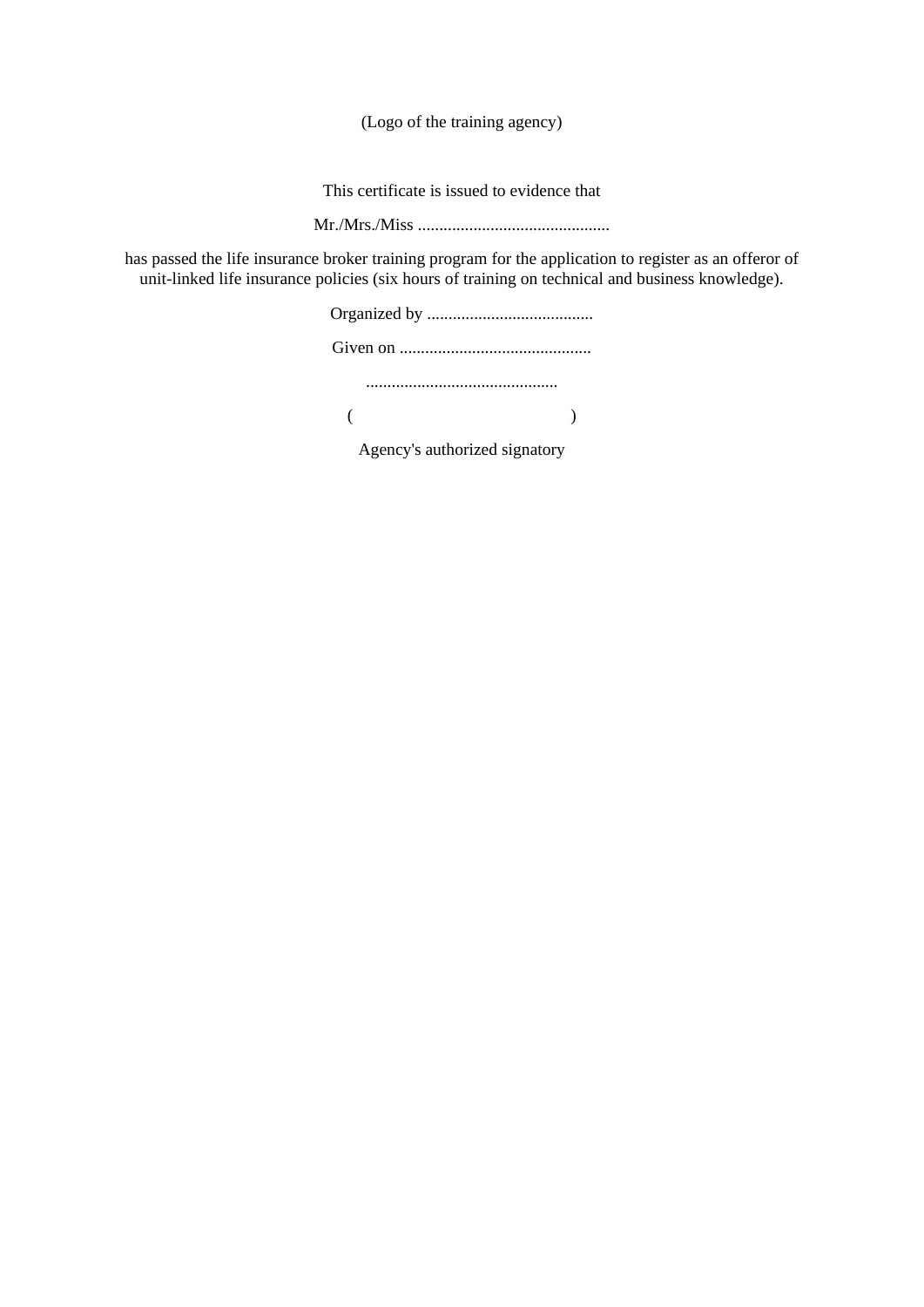This certificate is issued to evidence that

Mr./Mrs./Miss .............................................

has passed the life insurance agent training program for the application to register as an offeror of universal life insurance policies (six hours of training on technical and business knowledge).

Agency's authorized signatory